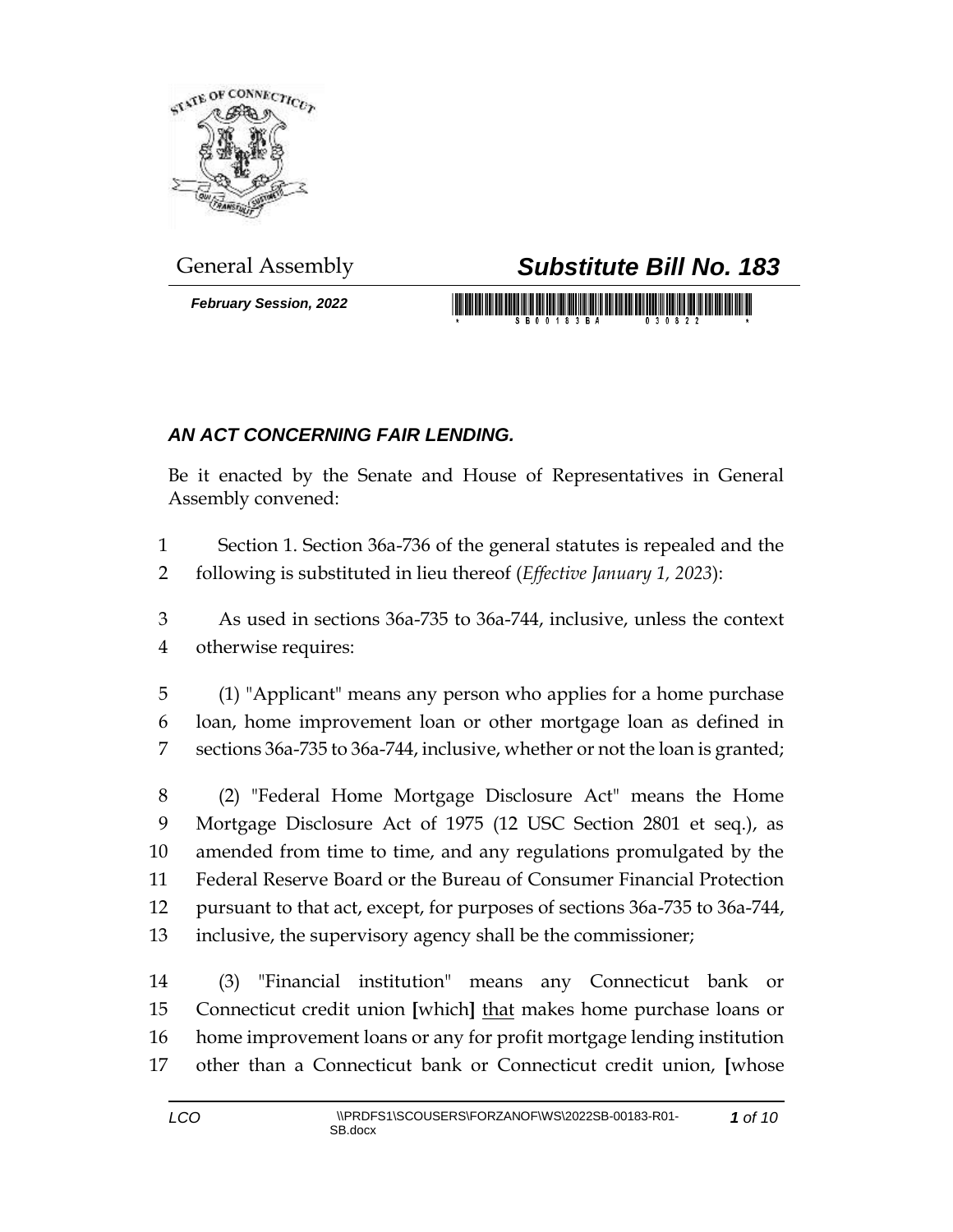| 18     | home purchase loan originations equaled or exceeded ten per cent of its      |  |  |
|--------|------------------------------------------------------------------------------|--|--|
| 19     | loan origination volume, measured in dollars, that originated twenty-        |  |  |
| 20     | five or more closed-end mortgage loans or one hundred or more open-          |  |  |
| 21     | end mortgage loans in the preceding two calendar [year] years, if such       |  |  |
| 22     | mortgage lending institution is licensed under sections 36a-485 to 36a-      |  |  |
| 23     | 498a, inclusive;                                                             |  |  |
| 24     | (4) "Home improvement loan" has the same meaning as provided in              |  |  |
| 25     | the federal Home Mortgage Disclosure Act;                                    |  |  |
| 26     |                                                                              |  |  |
|        | (5) "Home purchase loan" has the same meaning as provided in the             |  |  |
| 27     | federal Home Mortgage Disclosure Act; [and]                                  |  |  |
| 28     | (6) "Home loan lender" means any person engaged in the business of           |  |  |
| 29     | making home purchase loans, home improvement loans or mortgage               |  |  |
| 30     | loans in this state; and                                                     |  |  |
| 31     | [(6)] (7) "Mortgage loan" means a loan which is secured by residential       |  |  |
| 32     | real property.                                                               |  |  |
| 33     | Sec. 2. Subsection (a) of section 36a-737 of the general statutes is         |  |  |
| 34     | repealed and the following is substituted in lieu thereof (Effective January |  |  |
|        |                                                                              |  |  |
| 35     | $1, 2023$ :                                                                  |  |  |
| $\sim$ | $(1)$ (a) $\mathbf{r}$ (b) $(1)$ $(1)$ $(1)$ $(1)$ $(1)$ $(1)$               |  |  |

 (a) (1) No financial institution and no federal bank or federal credit union shall discriminate, on a basis that is arbitrary or unsupported by a reasonable analysis of the lending risks associated with the applicant for a given loan or the condition of the property to secure it, in the granting, withholding, extending, modifying, renewing or in the fixing of the rates, terms, conditions or provisions of any home purchase loan, home improvement loan or other mortgage loan on one-to-four-family owner-occupied residential real property, solely because such property is located in a low-income or moderate-income neighborhood or geographical area, provided it shall not be a violation of this section if the home purchase loan, home improvement loan or other mortgage loan is made pursuant to a specific public or private program, the purpose of which is to increase the availability of home purchase loans,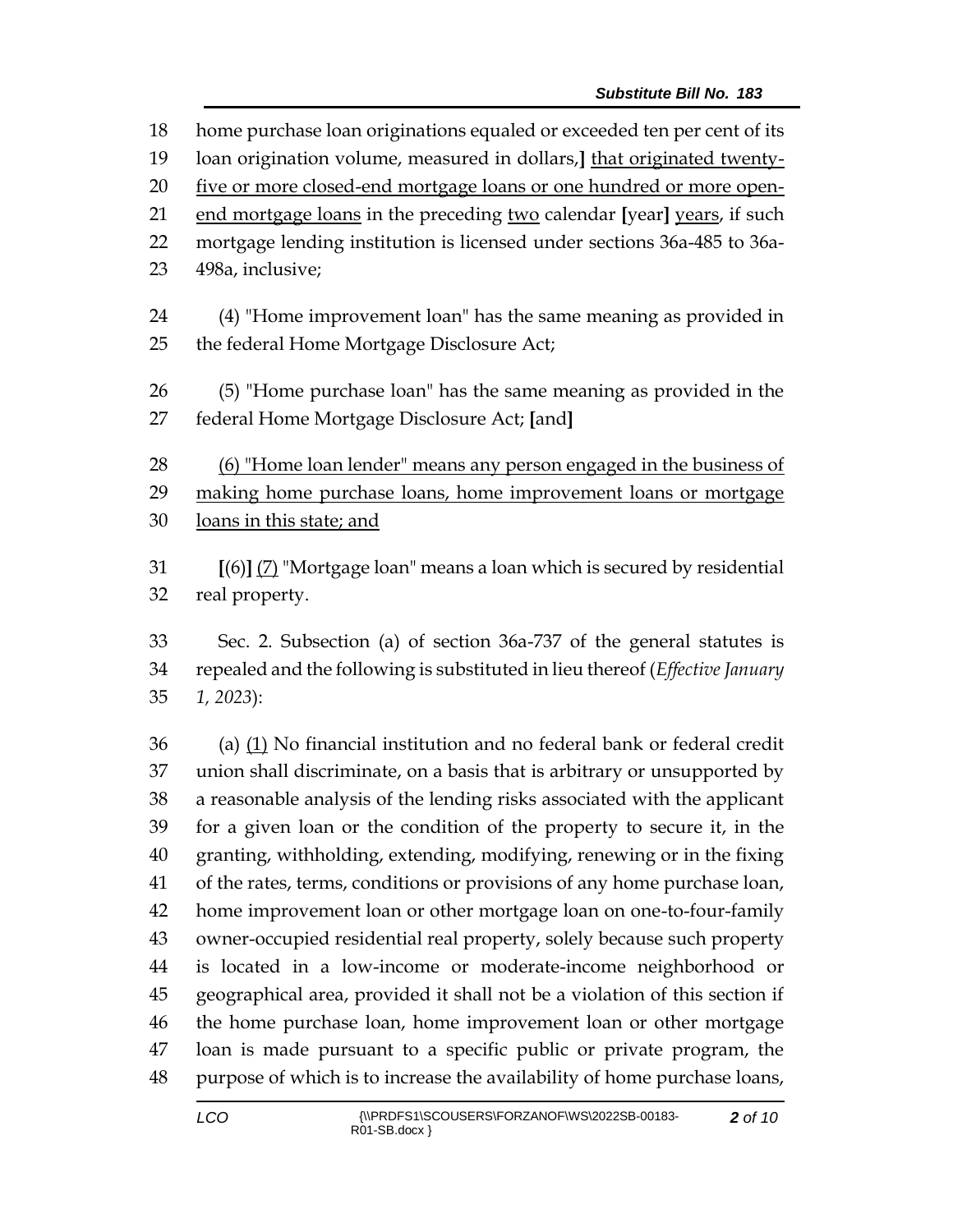home improvement loans or other mortgage loans within a low-income or moderate-income neighborhood or geographical area in which such investment capital has generally been denied. (2) No financial institution and no federal bank or credit union shall discriminate against any person in violation of the federal Fair Housing Act, 42 USC 3601 et seq., as amended from time to time, the federal Equal Credit Opportunity Act, 15 USC 1691 et seq., as amended from time to time, sections 46a-64c to 46a-67, inclusive, section 46a-81e or 46a- 81f or any regulation adopted pursuant to such state or federal laws. (3) No home loan lender shall (A) on the basis of a person's race, creed, color, national origin, ancestry, sex, gender identity or expression, marital status, age, lawful source of income, familial status or status as a veteran (i) fail or refuse to provide to any person information regarding the availability of a home purchase loan, home improvement loan or mortgage loan, or the application requirements, procedures or standards for review and approval of any such loan, or (ii) provide such person with information that is inaccurate or different from the information provided to any other prospective applicant, or (B) discourage any person from purchasing a dwelling, or refuse to issue to any person a home purchase loan, home improvement loan or mortgage loan for a dwelling, solely on the basis of such person's race, creed, color, national origin, ancestry, sex, gender identity or expression, marital status, age, lawful source of income, familial status or status as a veteran or on the basis of the race, creed, color, national origin, ancestry, sex, gender identity or expression, marital status, age, lawful source of income, familial status or status as a veteran of any other person residing in the geographic area in which the dwelling is situated. For purposes of this subdivision, "dwelling" has the same meaning as provided in section 46a-64b and "geographic area" means a

- municipality, neighborhood, census tract or other geographic subdivision, including, but not limited to, an apartment or
- condominium complex.

Sec. 3. Section 36a-740 of the general statutes is repealed and the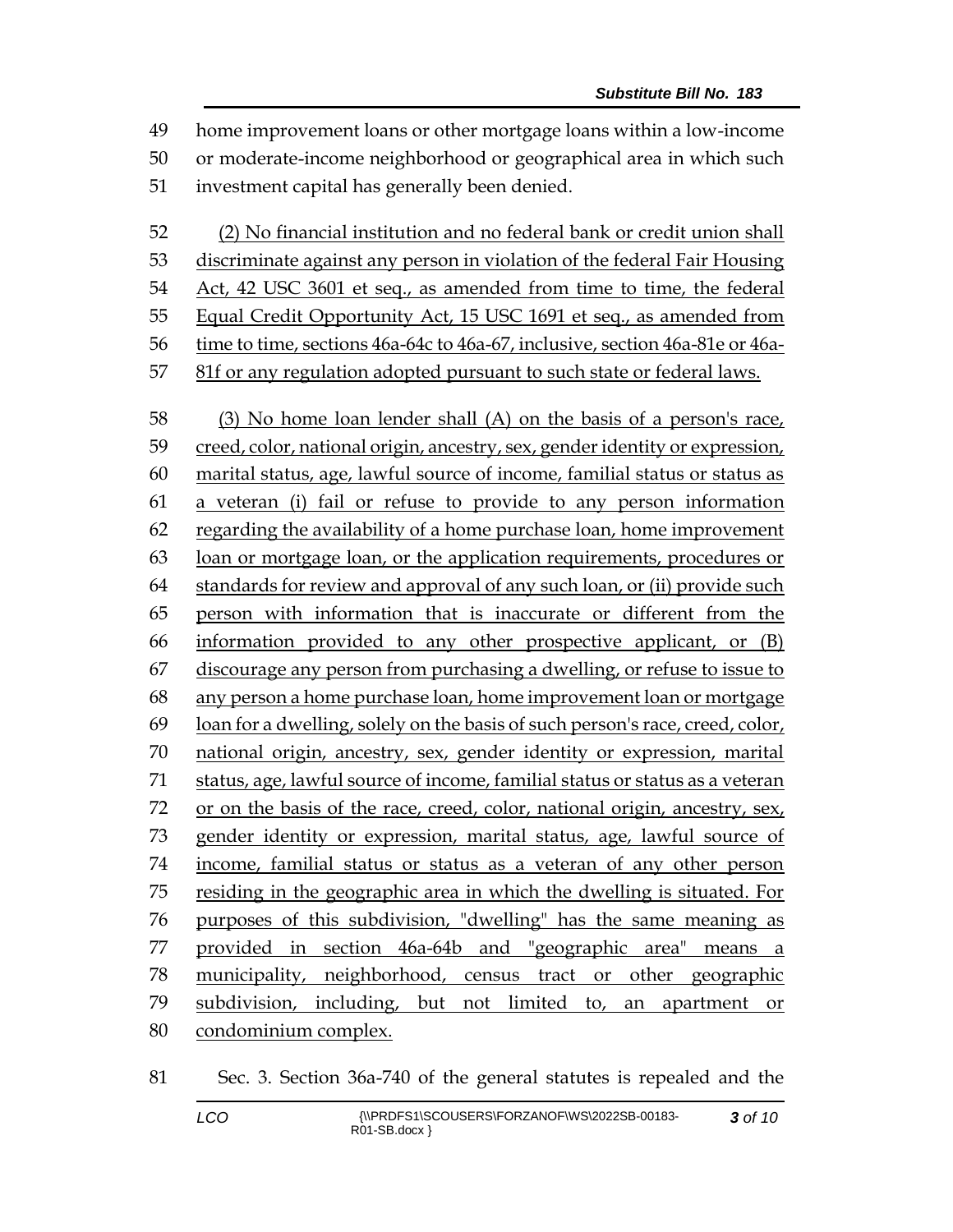following is substituted in lieu thereof (*Effective January 1, 2023*):

 Any applicant or other person who has been discriminated against as a result of a violation of section 36a-737, as amended by this act, and the regulations adopted pursuant to sections 36a-735 to 36a-744, inclusive, may bring an action in a court of competent jurisdiction. Upon finding that a financial institution is in violation of sections 36a-735 to 36a-744, inclusive, the court may award damages, reasonable attorneys' fees and court costs. No class action shall be permitted pursuant to the provisions of this section. Any applicant or other person alleging a violation under 91 this section shall do so in the applicant's or other person's own individual complaint and each case resulting from such complaints shall be heard on its own merits unless consolidation of such cases is agreed to by each defendant affected thereby.

 Sec. 4. Section 36a-741 of the general statutes is repealed and the following is substituted in lieu thereof (*Effective January 1, 2023*):

 (a) If the commissioner finds that a financial institution or home loan lender is violating the provisions of sections 36a-735 to 36a-744, inclusive, the commissioner shall order the institution to cease and desist from such practices in accordance with section 36a-52.

 (b) Whenever it appears to the commissioner that any financial institution or home loan lender has violated, is violating or is about to violate any provision of sections 36a-735 to 36a-744, inclusive, or any regulation adopted under said sections, the commissioner may take action against such financial institution in accordance with section 36a-50.

 Sec. 5. Section 36a-743 of the general statutes is repealed and the following is substituted in lieu thereof (*Effective January 1, 2023*):

 (a) The commissioner shall analyze the practices and actions of the financial institutions in the home financing area in relationship to its customers and to the housing needs and conditions of the state.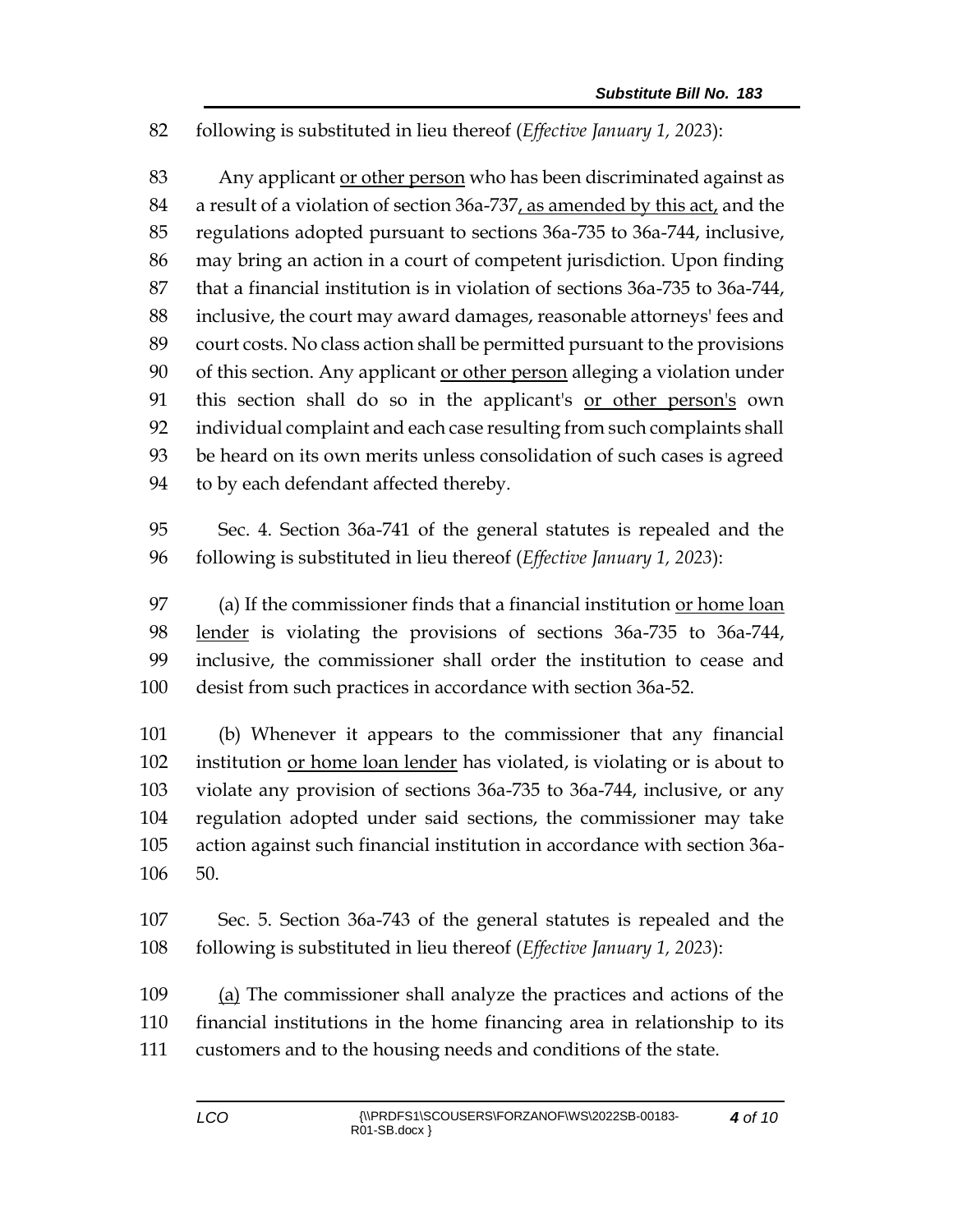(b) Not later than July 1, 2024, the commissioner shall implement fair lending examination procedures to assess the compliance of a financial institution with the provisions of sections 36a-735 to 36a-744, inclusive, the Fair Housing Act, 42 USC 3601 et seq., as amended from time to time, and the Equal Credit Opportunity Act, 15 USC 1691 et seq., as amended from time to time, and any regulation adopted thereunder. Such procedures shall, to the maximum extent possible, be consistent with the interagency fair lending examination procedures adopted by the Consumer Financial Protection Bureau, the Federal Reserve Board, the Federal Deposit Insurance Corporation, the National Credit Union Administration and the Office of the Comptroller of the Currency. The commissioner may conduct fair lending examinations of financial institutions, as the commissioner deems appropriate. (c) Without limiting any other power of the commissioner or any other action authorized by law, the commissioner may conduct an investigation, in accordance with the provisions of section 36a-17, of any financial institution if the commissioner (1) receives a complaint from

 any person of discriminatory lending practices by the financial institution, (2) finds a pattern of discriminatory lending practices in a

 fair lending examination conducted pursuant to subsection (b) of this section, or (3) finds, while conducting an assessment of the financial

institution pursuant to section 36a-32 or 36a-37a, as amended by this act,

that the financial institution is not satisfying its affirmative obligation to

meet the credit needs of its local communities, including low and

moderate-income neighborhoods pursuant to section 36a-30, as

amended by this act, or 36a-37.

 Sec. 6. Section 36a-30 of the general statutes is repealed and the following is substituted in lieu thereof (*Effective January 1, 2023*):

 (a) As used in **[**sections 36a-30**]** this section and sections 36a-31 to 36a-33, inclusive, unless the context otherwise requires:

 (1) "Bank" means any bank or out-of-state bank that maintains in this state a branch as defined in section 36a-410. "Bank" does not include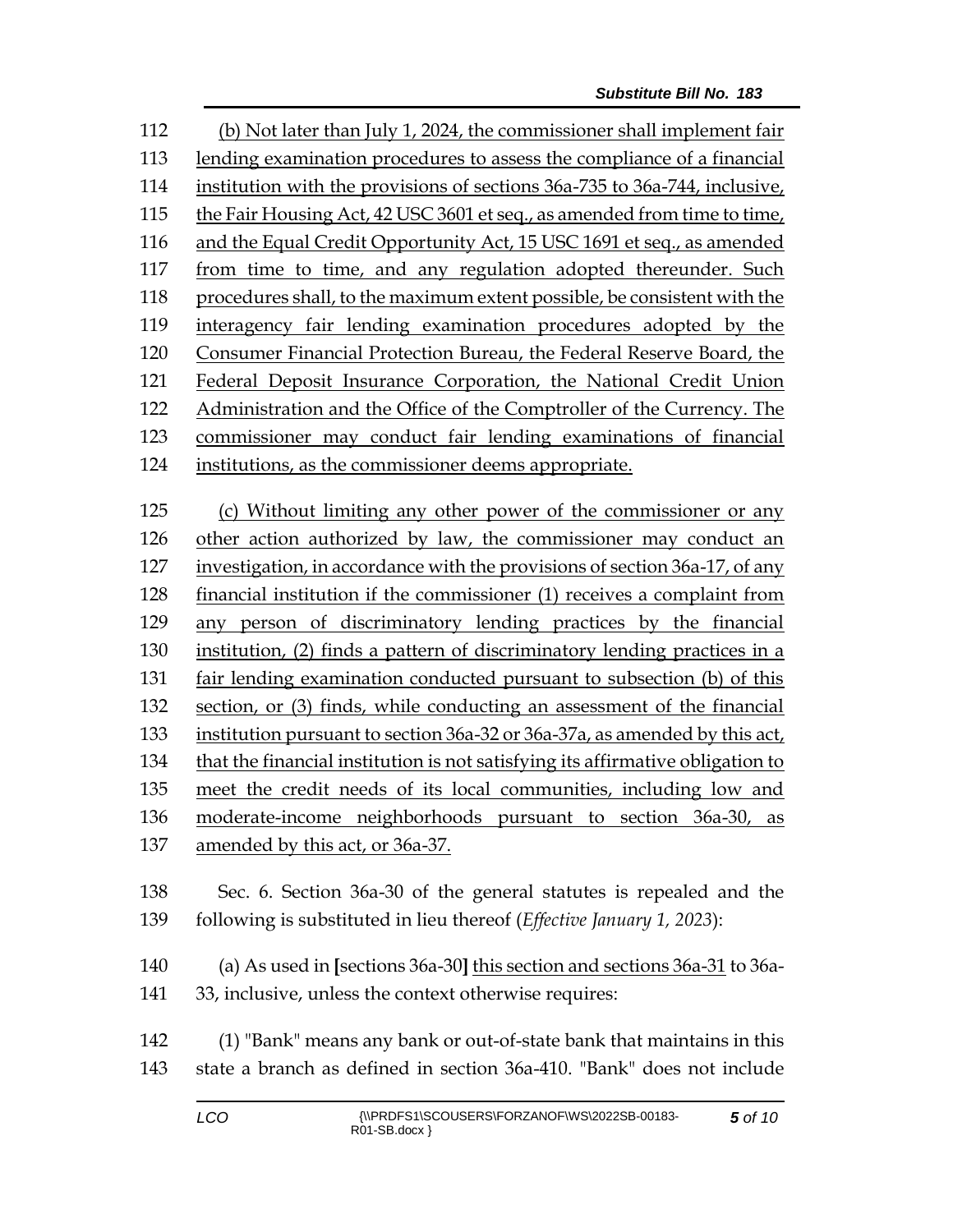special purpose banks that do not perform commercial or retail banking services in which credit is granted to the public in the ordinary course of business, other than as an incident to their specialized operations, including, but not limited to, banker's banks and banks that engage only in one or more of the following activities: Providing cash management controlled disbursement services or serving as correspondent banks, trust companies or clearing agents.

 (2) "Federal CRA" means (A) the federal Community Reinvestment Act of 1977, 12 USC Section 2901 et seq., as from time to time amended, and (B) the regulations implementing said act adopted by the federal financial supervisory agencies as set forth in 12 CFR Part 25, 12 CFR Part 228, 12 CFR Part 345 and 12 CFR Part 563e, as from time to time amended, and as applicable to the specific type of bank.

 (3) "Federal financial supervisory agency" means the Office of the Comptroller of the Currency, the Board of Governors of the Federal Reserve System, the Federal Deposit Insurance Corporation, the Office of Thrift Supervision and any successor to any of the foregoing agencies, as applicable to the specific type of bank.

 (b) The commissioner shall assess the record of each bank in satisfying its continuing and affirmative obligations to help meet the credit needs of its local communities, including low and moderate- income neighborhoods, consistent with the safe and sound operation of such banks, and shall provide for the consideration of such records in connection with any application listed in subsection (c) of section 36a-32.

 (c) Each bank shall, in accordance with the provisions of federal CRA and without excluding low and moderate-income neighborhoods, delineate the local community or communities that comprise its entire community within this state or delineate one or more assessment areas, as applicable, within which the commissioner shall evaluate the bank's record of helping to meet the credit needs of its entire community in this state. The commissioner shall review the delineation for compliance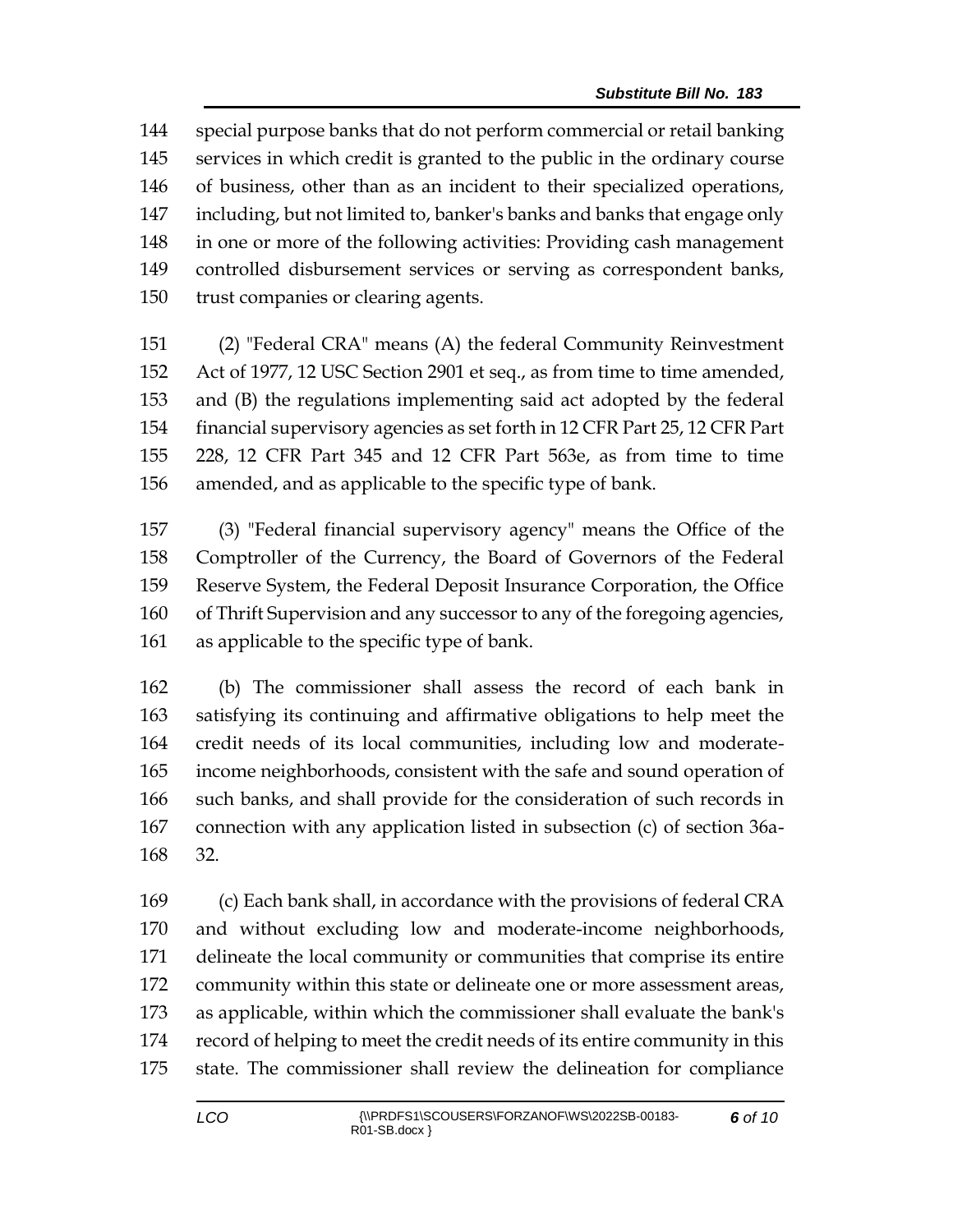with federal CRA and this subsection in connection with an examination of the bank under section 36a-17.

 (d) Each bank shall collect and report loan information in accordance with the applicable requirements of federal CRA. Each bank shall file with the commissioner a copy of each CRA disclosure statement prepared for such bank by a federal financial supervisory agency under federal CRA within thirty business days after receiving the statement.

 (e) Copies of the public section of the most recent community reinvestment performance evaluation prepared by the commissioner pursuant to subsection (b) of section 36a-32 shall be provided to the public upon request. A bank may charge a reasonable fee not to exceed the cost of copying and mailing, if applicable.

 (f) Each bank shall maintain a public file in accordance with federal CRA. Each bank shall place a copy of the public section of the bank's most recent community reinvestment performance evaluation prepared by the commissioner pursuant to subsection (b) of section 36a-32 in the public file within thirty business days after its receipt from the commissioner. The bank may also include in the public file any response to such performance evaluation that the bank wishes to make. The bank shall make a copy of the public section of such performance evaluation available to the public for inspection upon request and at no cost at the bank's main office and at each of its branches in this state. Any bank that received a less than satisfactory rating during its most recent examination under section 36a-32 shall include in its public file a description of its current efforts to improve its performance in helping to meet the credit needs of its entire community. The bank shall update the description quarterly.

203 (g) The commissioner  $(1)$  may assess a bank's record of helping to meet the credit needs of its assessment areas under a strategic plan 205 pursuant to federal CRA, provided  $[(1)]$   $(A)$  the strategic plan is filed with the commissioner concurrently with its submission by the bank to a federal financial supervisory agency for approval under federal CRA,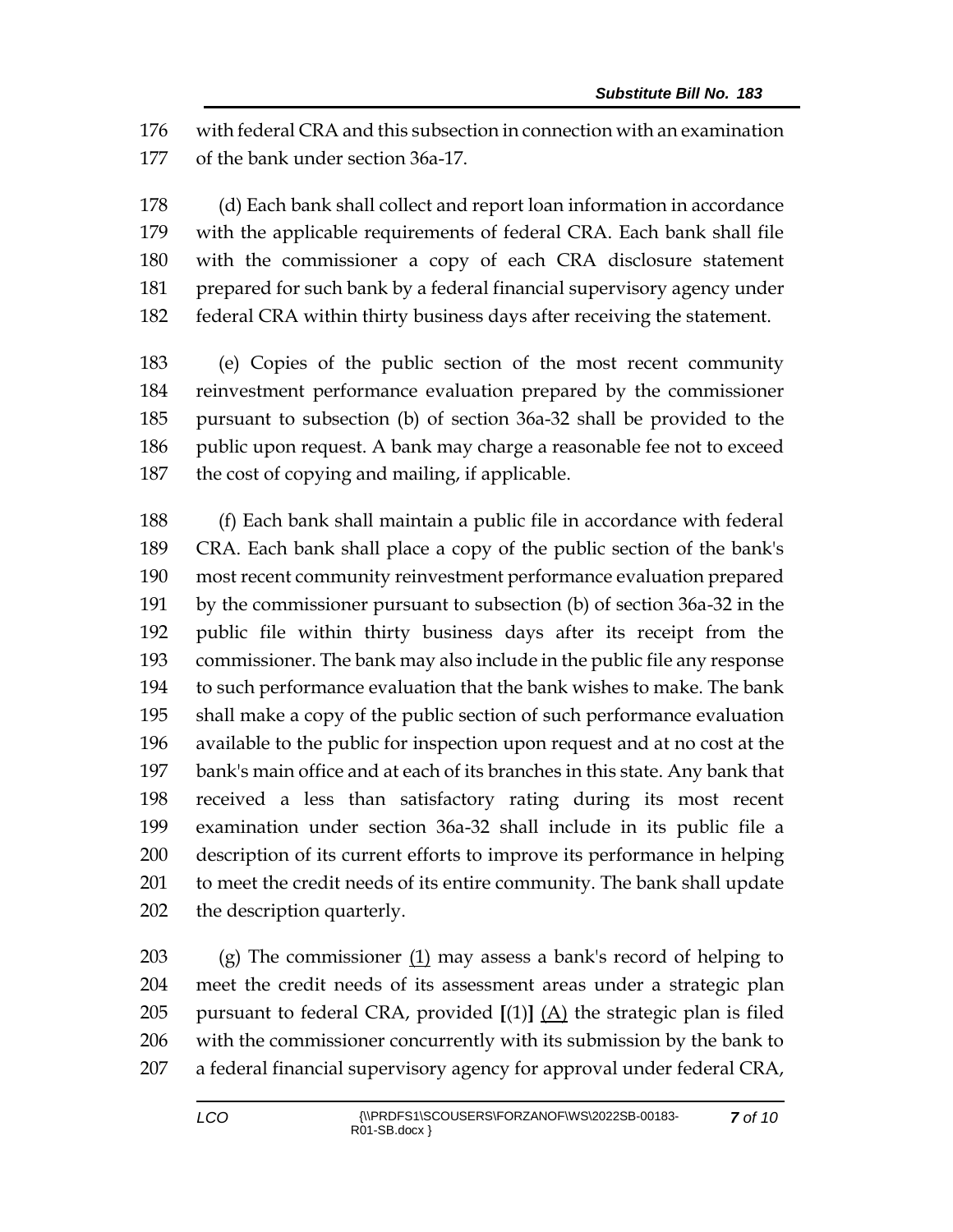and **[**(2)**]** (B) the strategic plan is approved by the commissioner, and (2) on and after January 1, 2024, shall assess each bank's record of making 210 residential loan products available in, and advertising such products to, 211 its assessment areas, including low and moderate-income neighborhoods and census tracts where the population of racial minorities is greater than fifty per cent, in a manner that is consistent with the safe and sound operation of such bank. The terms of a residential loan product made available by a bank in any of its assessment areas shall not be based on the racial composition of the assessment area.

 Sec. 7. Section 36a-37a of the general statutes is repealed and the following is substituted in lieu thereof (*Effective January 1, 2023*):

 (a) Each community credit union shall satisfy its continuing and affirmative obligation to help meet the credit needs of its community, including low-income and moderate-income neighborhoods, consistent with the safe and sound operation of such community credit union.

 (b) (1) Not later than six months following July 1, 2001, each community credit union shall delineate one or more assessment areas within which the commissioner shall evaluate the community credit union's community reinvestment performance in this state and shall file such delineations with the commissioner. An assessment area shall consist only of whole geographies, and may not **[**(1)**]** (A) reflect illegal discrimination, **[**(2)**]** (B) arbitrarily exclude low-income or moderate- income geographies, or **[**(3)**]** (C) extend substantially beyond a consolidated metropolitan statistical area boundary or beyond a state boundary, unless the assessment area is located in a multistate metropolitan statistical area. A community credit union may adjust the boundaries of its assessment areas to include only the portion of a political subdivision that it reasonably can be expected to serve. A community credit union shall immediately file an amendment with the commissioner reflecting an adjustment of the boundaries of an assessment area.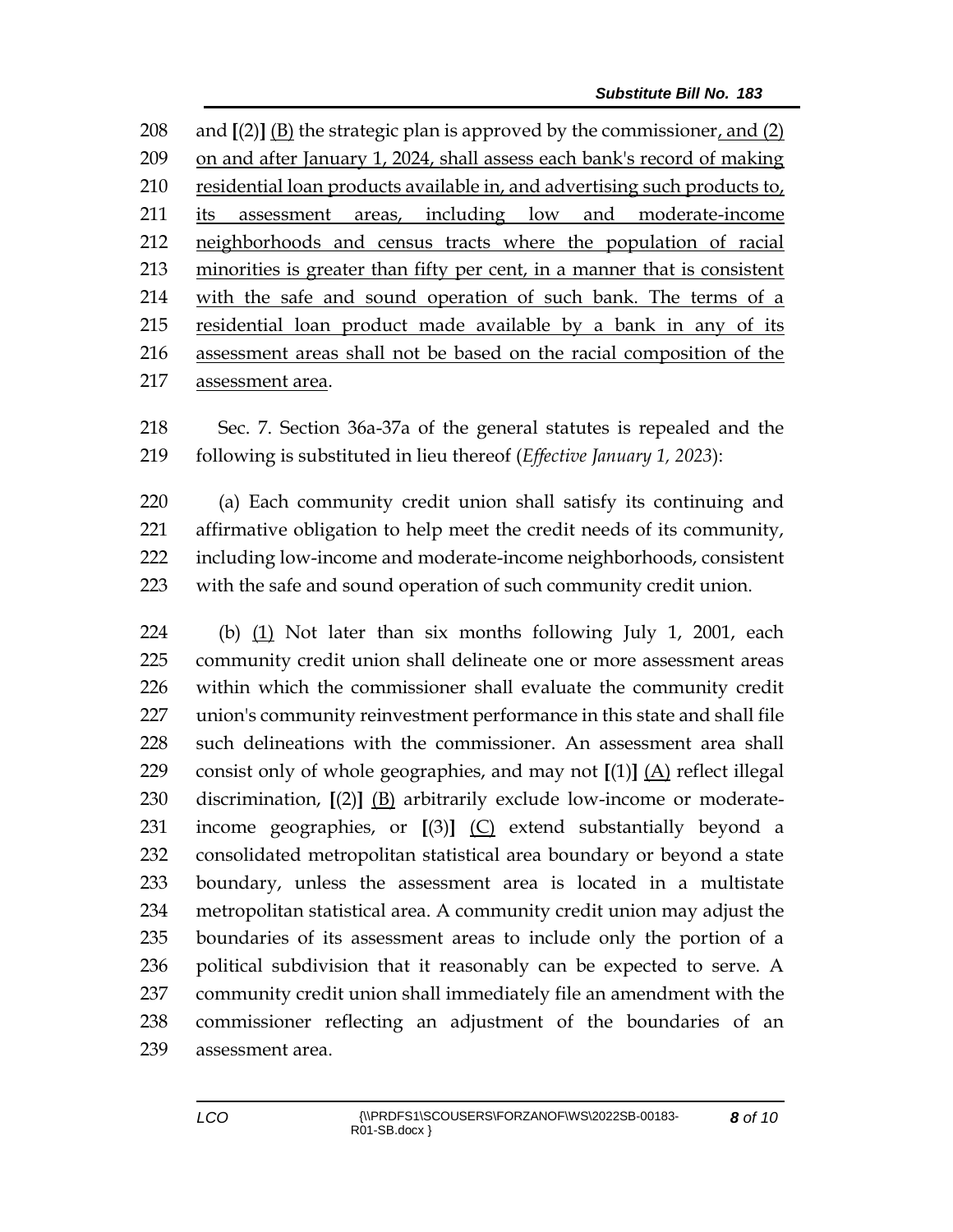(2) On and after January 1, 2024, the commissioner shall assess each community credit union's record of making residential loan products available in, and advertising such products to, its assessment areas, including low and moderate-income neighborhoods and census tracts where the population of racial minorities is greater than fifty per cent, 245 in a manner that is consistent with the safe and sound operation of such 246 credit union. The terms of a residential loan product made available by a community credit union in any of its assessment areas shall not be 248 based on the racial composition of the assessment area.

 (c) The commissioner shall assess periodically the community reinvestment performance of a community credit union consistent with the safe and sound operation of the community credit union. The commissioner shall assess the community reinvestment performance of such community credit union based on: (1) The community credit union's record of helping to meet the credit needs of its assessment area or areas through qualified investments that benefit its assessment area or areas or a broader state-wide or regional area that includes its assessment area or areas; (2) the community credit union's record of helping to meet the credit needs of its assessment area or areas, by analyzing both the availability and effectiveness of its systems for delivering retail credit union services and the extent and innovativeness of its community development services; (3) loan-to-share ratio given the community credit union's size and financial condition, credit needs of the assessment area or areas, other lending-related activities, considering seasonal variations, as used in 12 CFR 228.26; (4) percentage of total loans and other lending-related activities within the assessment area or areas; (5) record of lending and other lending-related activities to borrowers of different income levels, and businesses and farms of different sizes; (6) geographic distribution of loans; (7) action taken in response to written complaints with respect to community reinvestment performance; (8) efforts of the community credit union to work with delinquent residential mortgage customers who are unemployed or underemployed to facilitate a resolution of the delinquency; and (9) written comments received by the commissioner.